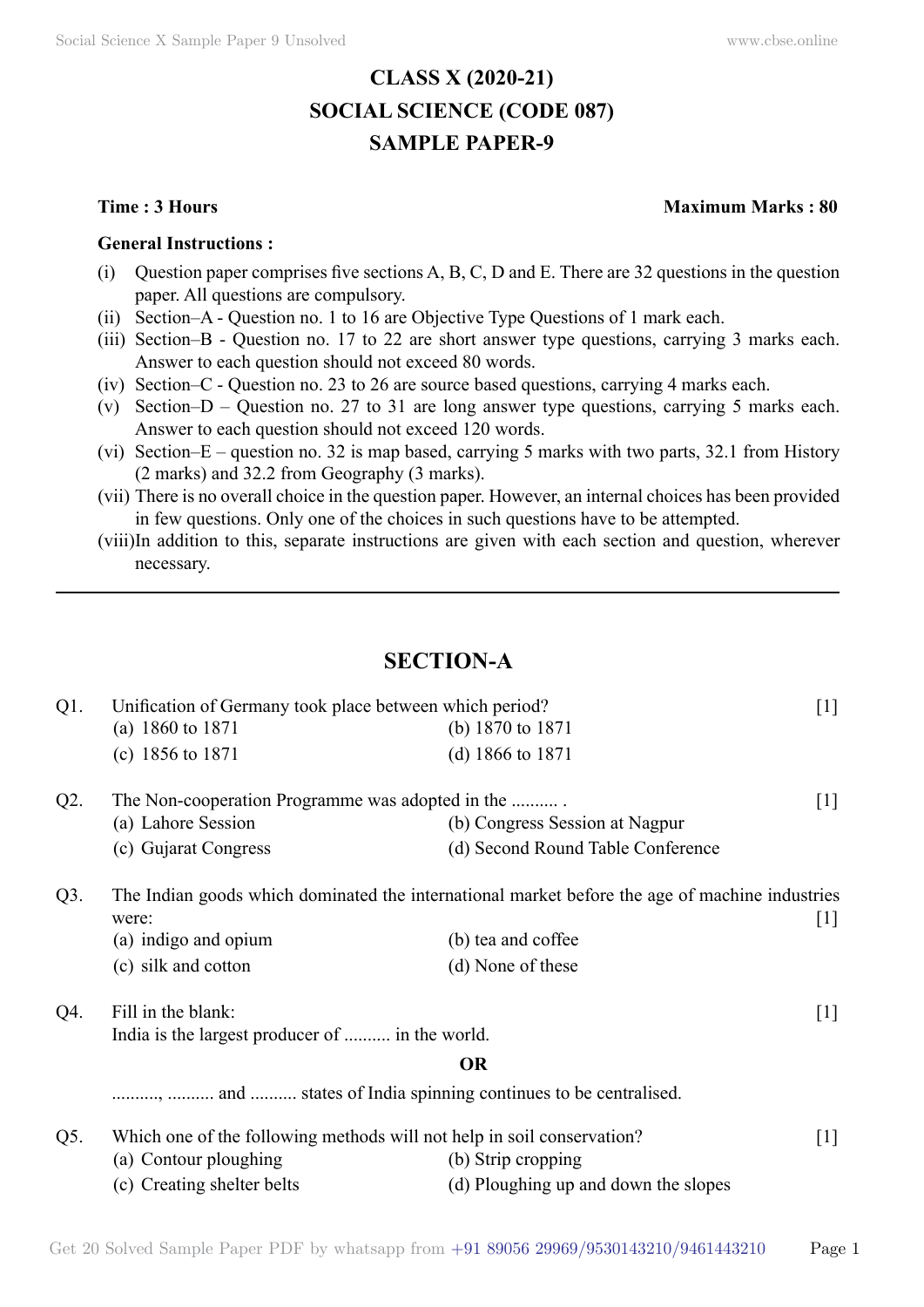| Q6.       | Fill in the blank:<br>the first person who offered land to be distributed among the landless villagers.<br>(a) Sri Hans Raj Chawla<br>(c) Sri Raghunath Bansal                                                                                                                                                                                                                                                                                                                                                                                                                                         | (b) Sri Ram Chandra Reddy<br>(d) Sri Ram Gopal Rastogi | $[1]$ |  |
|-----------|--------------------------------------------------------------------------------------------------------------------------------------------------------------------------------------------------------------------------------------------------------------------------------------------------------------------------------------------------------------------------------------------------------------------------------------------------------------------------------------------------------------------------------------------------------------------------------------------------------|--------------------------------------------------------|-------|--|
| Q7.       | Which mode of transportation reduces transshipment losses and delays?<br>(a) Railways<br>(c) Pipeline                                                                                                                                                                                                                                                                                                                                                                                                                                                                                                  | (b) Roadways<br>(d) Waterways                          | $[1]$ |  |
| Q8.       | Why is Jute called as golden fibre?                                                                                                                                                                                                                                                                                                                                                                                                                                                                                                                                                                    |                                                        | $[1]$ |  |
| Q9.       | Different arguments are usually put forth in favour of and against power sharing. Identify those<br>which are in favour of power sharing and select the answer using the codes given below?<br><b>Power sharing:</b><br>A. reduces conflict among different communities<br>B. decreases the possibility of arbitrariness<br>C. delays decision-making process<br>D. accommodates diversities<br>E. increases instability and divisiveness<br>promotes people's participation in government<br>F.<br>G. undermines the unity of a country<br>$(b)$ A C E F<br>$(a)$ ABDF<br>$(d)$ B C D G<br>$(c)$ ABDG |                                                        | $[1]$ |  |
| Q10.      | Which type of Government is famous as Panchayati Raj?                                                                                                                                                                                                                                                                                                                                                                                                                                                                                                                                                  |                                                        | $[1]$ |  |
| <b>OR</b> |                                                                                                                                                                                                                                                                                                                                                                                                                                                                                                                                                                                                        |                                                        |       |  |
|           | Give one example to show the importance of Judiciary in federalism                                                                                                                                                                                                                                                                                                                                                                                                                                                                                                                                     |                                                        |       |  |
| Q11.      | What are various the challenges before political parties in India?                                                                                                                                                                                                                                                                                                                                                                                                                                                                                                                                     |                                                        | $[1]$ |  |

 **O**

What are the main features of congress ideology?

Q12. Study the given pie chart carefully and answer the following question: [1]



Which state is the leading producer of iron ore? What is its share?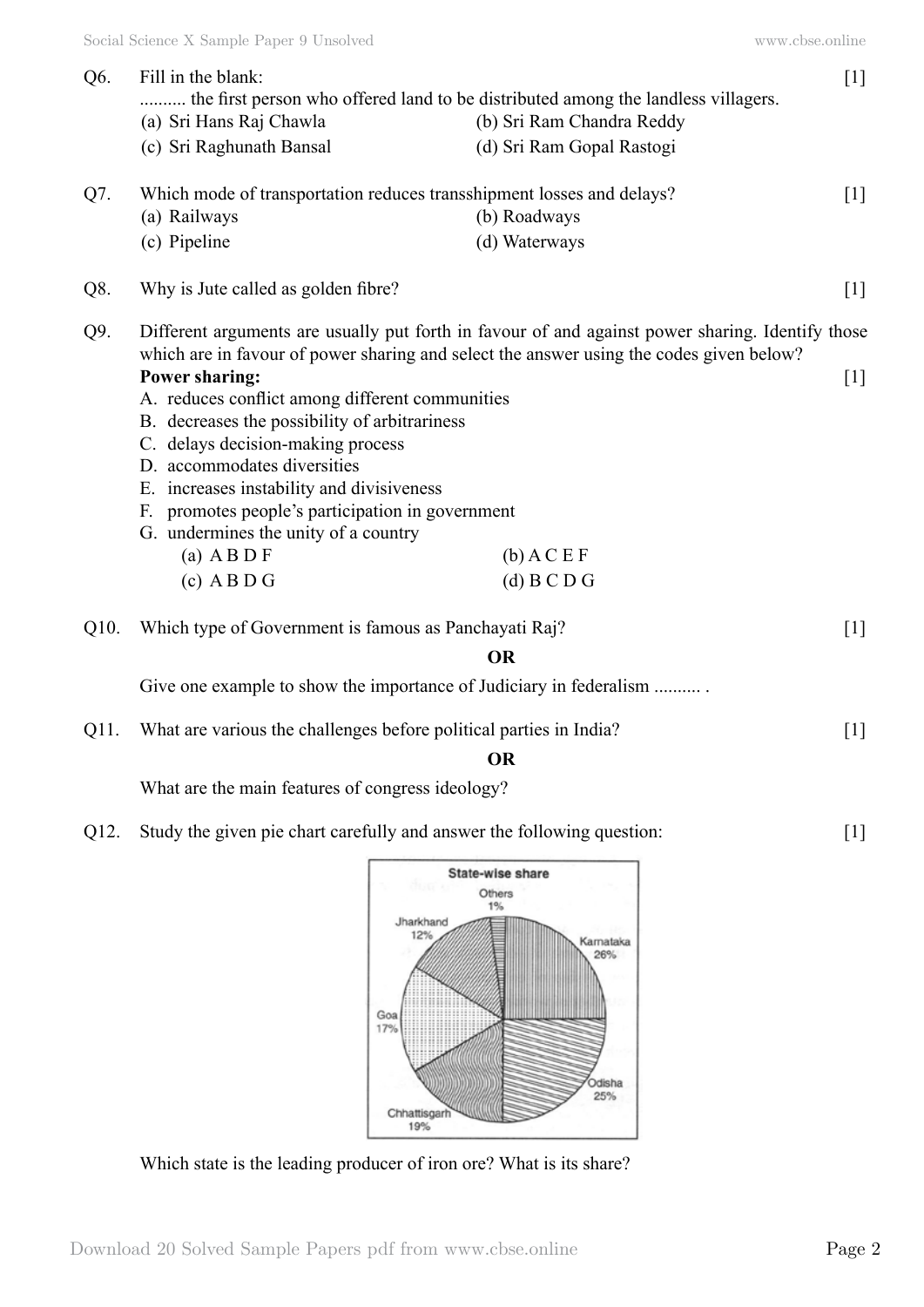- Q13. In the question given below, there are two statements marked as Assertion (A) and Reason (R). Read the statements and choose the correct option. [1] **Assertion (A):** Credit would be useful or not depends on the risk involved in a situation. **Reason (R):** The chance of benefiting from credit in highest in agriculture sector. Options:
	- (a) If both (A) and (R) are true, and (R) is the correct explanation of (A)
	- (b) Both (A) and (R) are true, but (R) is not the correct explanation of (A)
	- (c) If  $(A)$  is true, but  $(R)$  is false
	- (d) If both  $(A)$  and  $(R)$  are false

Q14. All economic activities that directly involve conversion of natural resources are classified under.[1]

- (a) Secondary sector (b) Primary sector
- (c) Tertiary sector (d) Government sector

## **O**

In the context of democracies, which of the following ideas is correct-democracies have successfully eliminated:

- (a) conflicts among people.
- (b) economic inequalities among people.
- (c) differences of opinion about how marginalised sections are to be treated.
- (d) the idea of political inequality.
- Q15. The sectors are classified into public and private sector on the basis of: [1]
	- (a) employment condition
	- (b) the nature of economic activity
	- (c) ownership of enterprises
	- (d) number of workers employed in the enterprise

## Q16. Match the following: [1]

**Problem faced by farming sector Some possible measures** (a) Setting up agro-based mills  $|1.|$  Unirrigated land (b) Cooperative marketing societies  $|2.|$  Low prices for crops (c) Procurement of foodgrains by government  $\vert 3 \vert$ . Debt burden (d) Construction of canals by the government  $\vert 4$ . No job in the off season (e) Banks to provide credit with low interest  $\begin{bmatrix} 5 \end{bmatrix}$  Compelled to sell their grains to the local traders soon after harvest.

# **Section-B**

- Q17. Describe the incidence of Jallianwala Bagh Massacre. [3]
- Q18. How did the Non-cooperation Movement start with middle class participation in the cities? [3]

 **O**

What do you mean by an 'Assembly line'? Describe its use for manufacturing.

Q19. Mention any three characteristics of black soil. [3]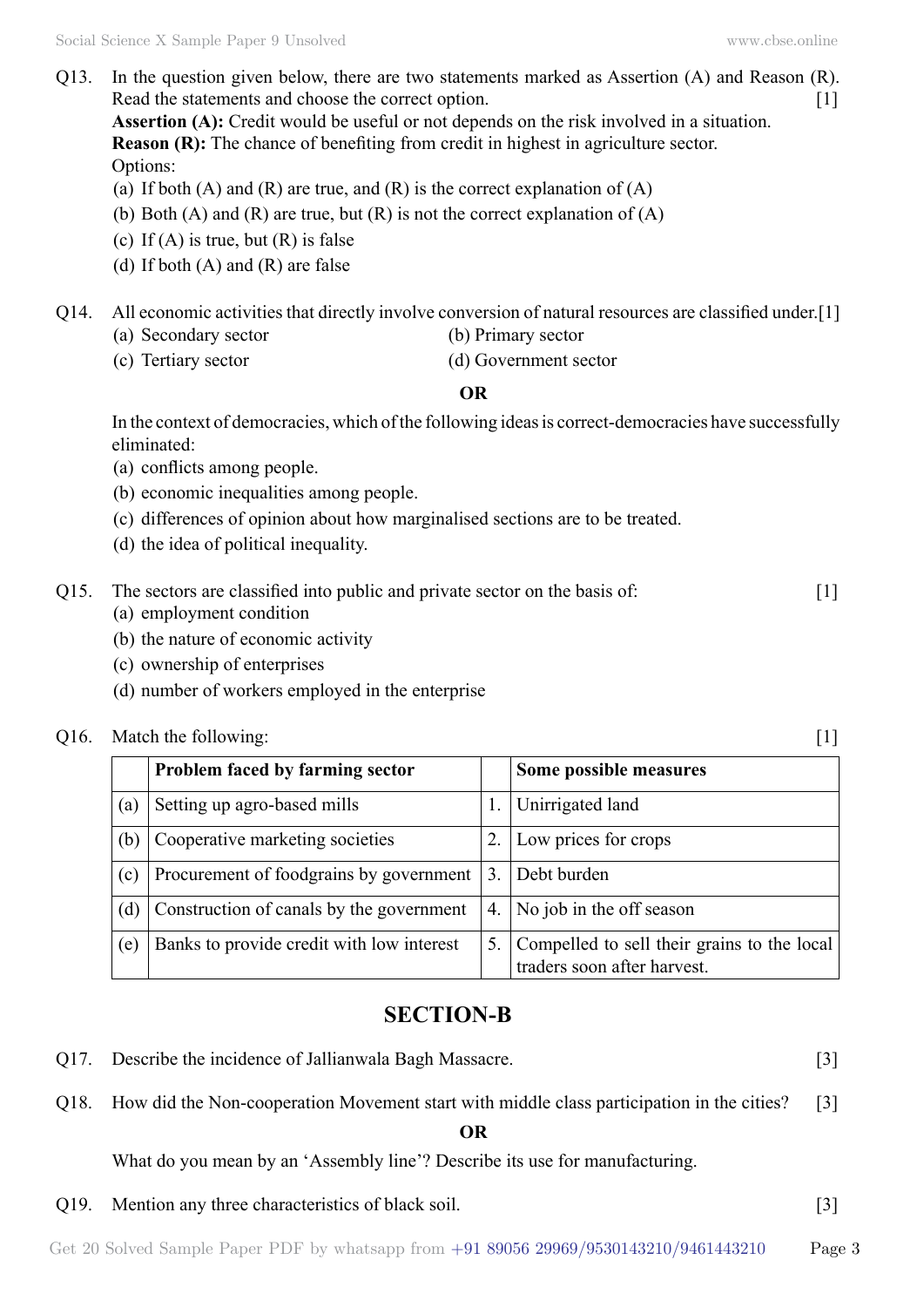Q20. How has multi-party system strengthened democracy in India. Explain. [3]

 **O**

Describe with examples the way in which power can be shared among different social and linguistic groups

- Q21. How is information technology connected with globalisation have been possible without expansion of IT?  $[3]$
- Q22. Distinguish between final goods and intermediate goods. [3]

# **Section-C**

Q23. Read the source given below and answer the questions that follows: [4] 'A nation is the culmination of a long past of endeavours, sacrifice and devotion. A heroic past, great men, glory, that is the social capital upon which one bases a national idea. To have common glories in the past, to have a common will in the present, to have performed great deeds a together, to wish to perform still more, these are the essential conditions of being a people. A nation is therefore a large-scale solidarity ..... its existence is a daily plebiscite ..... A province is its inhabitants; if anyone has the right to be consulted, it is the inhabitant. A nation never has any real interest in annexing or holding on to a country against its will. The existence of nation is a good thing, a necessity even. Their existence is a guarantee of liberty, which would be lost if the world had only one law and only one master.'

## **Answer the following MCQs by choosing the most appropriate alternatives:**

- **23.1** From whose speech have these words been quoted? [1] (a) Gandhiji (b) The French Philosopher Ernst Renan (c) Subhash Chandra Bose (d) All of these **23.2** The meaning of Plebiscite is:  $\begin{bmatrix} 1 \end{bmatrix}$ 
	- (a) A direct vote by which all the people of a region are asked to accept or reject a proposal.
	- (b) A indirect vote by which all the people of a region are asked to accept a proposal.
	- (c) Referendum
	- (d) None of these

| <b>23.3</b> A national idea is based on  and glory. |                          |  |
|-----------------------------------------------------|--------------------------|--|
| (a) real interest on heroic                         | (b) guarantee of liberty |  |
| (c) heroic past, great men                          | (d) social capital       |  |
|                                                     |                          |  |

- **23.4** A nation never has any real interest in .......... or holding on to a country against its wall. [1] (a) inhabitants (b) annexing
	- (c) consulted (d) None of these
- Q24. Read the source given below and answer the questions that follows: [4]

Ever since humans appeared on the earth, they have used different means of communication. But, the pace of change, has been rapid in modern times. Long distance communication is far easier without physical movement of the communicator or receiver. Personal communication and mass communication including television, radio, press, films, etc. are the major means of communication in the country.

Mass communication provides entertainment and creates awareness among people about various national programmes and policies. It includes radio, television, newspapers, magazines, books and films. All India Radio (Akashwani broadcasts a variety of programmes in national, regional and local languages for various categories of people, spread over different parts of the country. Doordarshan, the national television channel of India, is one of the largest terrestrial networks in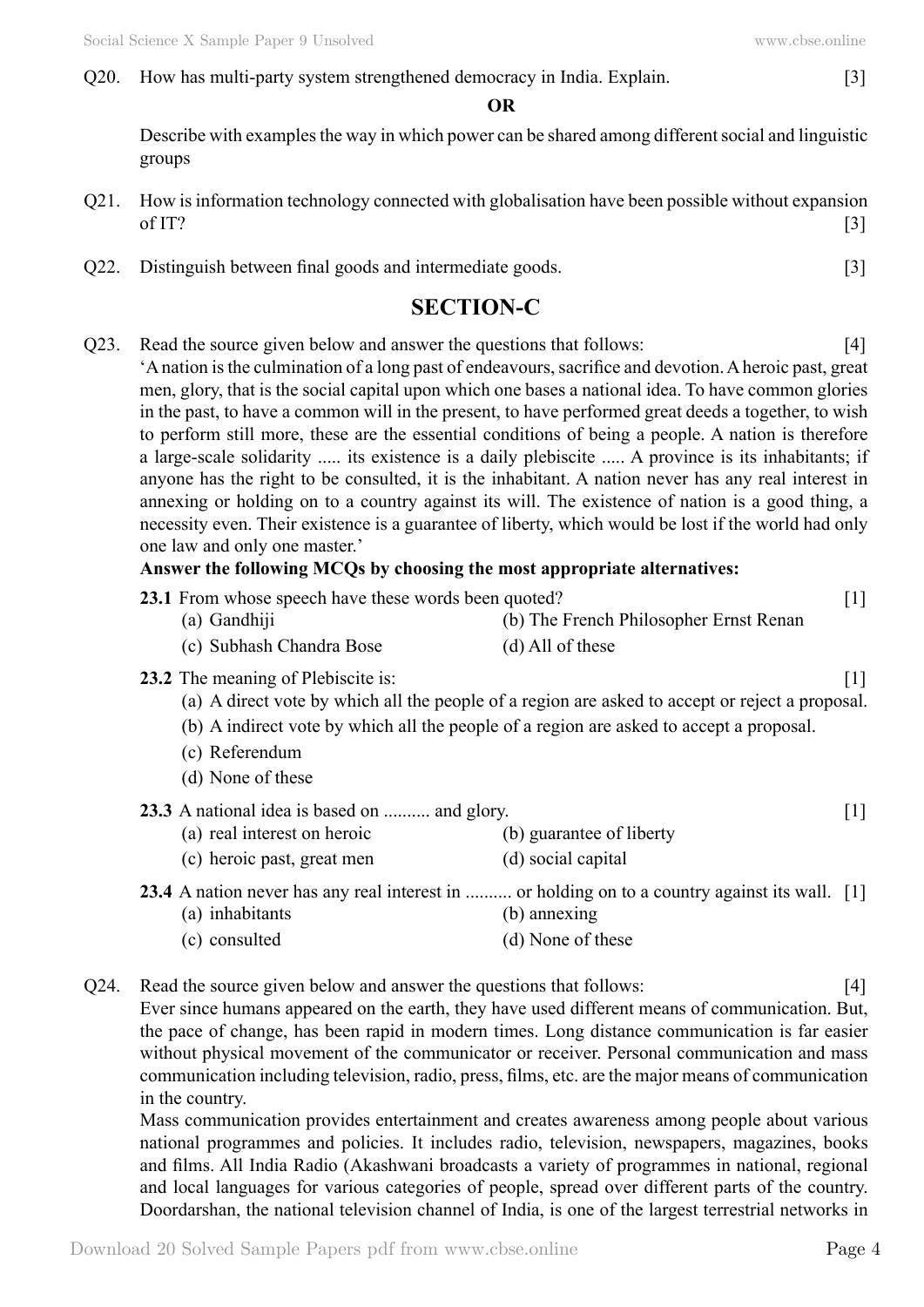the world. It broadcasts a variety of programmes from entertainment, educational to sports, etc. for people of different age groups.

| Answer the following MCQs by choosing the most appropriate alternatives:                                                                                                                                        |                                                                                                                                                                  |  |
|-----------------------------------------------------------------------------------------------------------------------------------------------------------------------------------------------------------------|------------------------------------------------------------------------------------------------------------------------------------------------------------------|--|
| 24.1 Long distance communication is far easier:<br>(a) with physical movement of the receiver<br>(b) without physical movement of the communicator<br>(c) different means of communication<br>(d) None of these | $[1]$                                                                                                                                                            |  |
| programmes and policies.<br>(a) entertainment and create awareness<br>(c) doordarshan and national television                                                                                                   | 24.2 Mass communication provides  and  among people about various national<br>$[1]$<br>(b) television and newspaper<br>(d) entertainment and educational to spot |  |
| 24.3 In which country, mass communication has a significant role to pay,<br>(a) England<br>(c) India                                                                                                            | $[1]$<br>$(b)$ Japan<br>$(d)$ USA                                                                                                                                |  |
| <b>24.4</b> Doordarshan, the national television channel of India, is one of the largest.<br>(a) Roadways in the world<br>(c) Railway networks in the world                                                     | $[1]$<br>(b) Terrestrial networks in the world<br>(d) None of these                                                                                              |  |

Q25. Read the source given below and answer the questions that follows: [4] Nannu is a daily wage earner. He lives in Welcome Mazdoor Colony, a slum habitation in East Delhi. He lost his ration card and applied for a duplicate one in January 2004. He made several rounds to the local Food and Civil Supplies office for the next three months. But the clerks and officials would not even look at him, leave alone do his job or bother to tell him the status of his application. Ultimately, he filed an application under the Right to Information Act asking for the daily progress made on his application, names of the officials, who were supposed to act on his application and what action would be taken against these officials for their inaction. Within a week of filing application under the Right to Information Act, he was visited by an inspector from the Food Department, who informed him that the card had been made and he could collect it from the office. When Nannu went to collect his card next day, he was given a very warm treatment by the Food and Supply Officer (FSO), who is the head of a Circle. The FSO offered him tea and requested him to withdraw his application under the Right to Information, since his work had already been done.

### **Answer the following MCQs by choosing the most appropriate alternatives:**

| 25.1 Where is the Nannu live?                                 |                                                                                              | $[1]$             |
|---------------------------------------------------------------|----------------------------------------------------------------------------------------------|-------------------|
| (a) West Delhi                                                | (b) East Delhi                                                                               |                   |
| (c) South Delhi                                               | (d) North Delhi                                                                              |                   |
| 25.2 In which year Nannu applied for a duplicate ration card? |                                                                                              | $\lceil 1 \rceil$ |
| (a) January 2004                                              | (b) March 2004                                                                               |                   |
| $(c)$ April 2004                                              | (d) May $2004$                                                                               |                   |
|                                                               |                                                                                              |                   |
| (a) Right to vote                                             | (b) Right to inspection                                                                      |                   |
| (c) Right to information                                      | (d) None of these                                                                            |                   |
|                                                               | [1]. 25.4 Nannu made several rounds to the local food and civil supplies office for the next |                   |
| (a) Two months                                                | (b) One months                                                                               |                   |
| (c) Four months                                               | (d) Three months                                                                             |                   |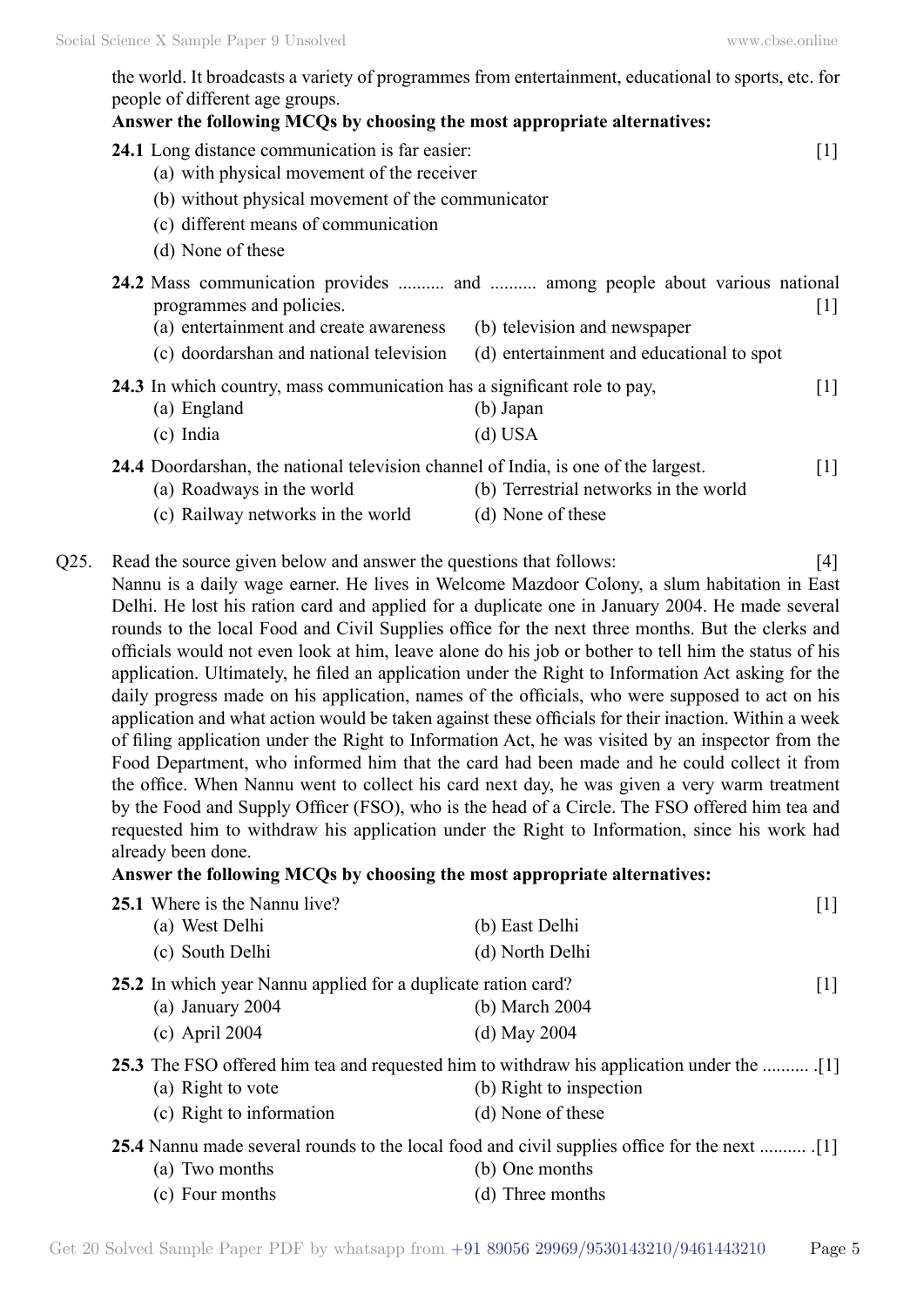Q26. Read the source given below and answer the questions that follows: [4] Indian buyers have a greater choice of goods than they did two decades back. This is closely associated with the process of ..... 26.1 ..... . Markets in India are selling goods produced in many other countries. This means there is increasing ..... 26.2 ..... with other countries. Moreover, the rising number of brands that we see in the markets might be produced by MNCs in India. MNCs are investing in India because ..... 26.3 ...... . While consumers have more choices in the market, the effect of rising ..... 26.4 ..... and technology has meant greater competition among the producers. **Fill in the blanks:**

| <b>26.1</b> (a) technology<br>(b) globalisation<br>(c) integration<br>(d) competition                                                                                                                                         | $[1] % \includegraphics[width=0.9\columnwidth]{figures/fig_10.pdf} \caption{The figure shows the number of times of the estimators in the left and right.} \label{fig:time} %$ |
|-------------------------------------------------------------------------------------------------------------------------------------------------------------------------------------------------------------------------------|--------------------------------------------------------------------------------------------------------------------------------------------------------------------------------|
| 26.2 (a) integration<br>(b) competition<br>(c) technology<br>(d) investment                                                                                                                                                   | $[1]$                                                                                                                                                                          |
| 26.3 (a) integration<br>(b) investment<br>(c) they get relatively cheaper labour and India offers a huge market for their products.<br>(d) they get relatively cheaper competition and India small market for their products. | $[1]$                                                                                                                                                                          |
| <b>26.4</b> (a) technology                                                                                                                                                                                                    |                                                                                                                                                                                |

- (b) competition
	- (c) investment
	- (d) integration

## **Section-D**

Q27. Describe the explosive conditions prevailed in Balkans after 1871 in Europe. [5]

## **O**

What role did the women play in the Civil Disobedience Movement? What was Gandhiji opinion about them?

Q28. Discuss the role of NTPC in paving the way to control environmental degradation. [5]

## **O**

Why do you think areas with high annual rainfall and high population densely will face water scarcity? Give reasons.

- Q29. Describe any five constitutional provisions that make India a secular state. [5]
- Q30. It is said that in India's federal system the Central Government is more powerful vis-a-vis the state governments. Explain. [5]
- Q31. "Technology has stimulated the globalisation process". Support the statement with examples. [5]

#### **O**

"Opposition party plays a crucial role in democratic government". Explain.